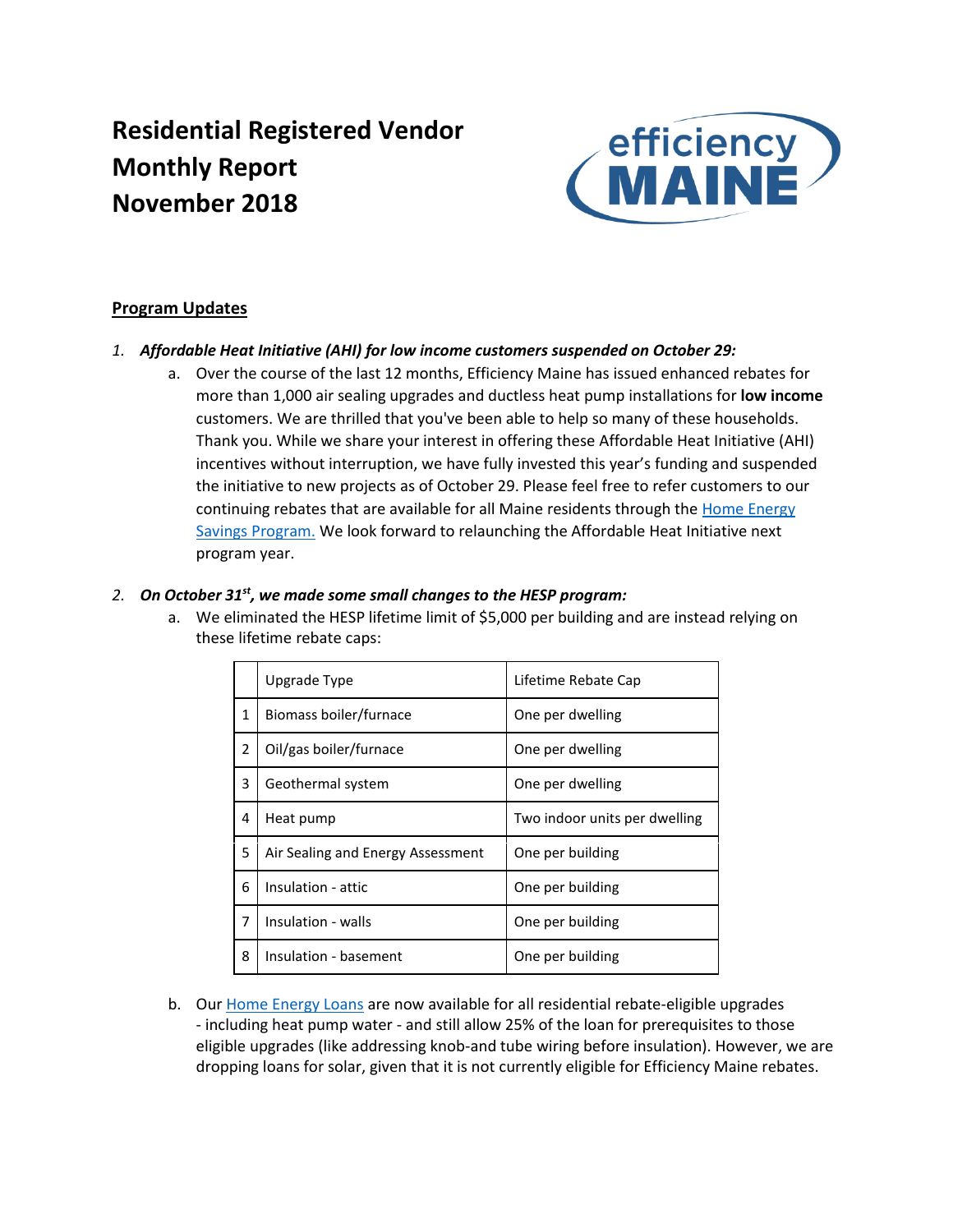- c. Energy Assessment requirement is unchanged for the Air Sealing with Energy Assessment combination, but for insulation, we're only requiring a new, simplified BPI Safety Test Out located o[n HESP Rebate Claim Form.](https://www.efficiencymaine.com/docs/HESP-Completion-Form-Universal.pdf)
- d. We are clarifying our definition of eligible buildings to be "1- to 4-unit residential buildings" instead of our recent wording of "Single-family home, 2- to 4-unit apartment building or 2 to 4-unit condominium."
- e. We're now requiring Registered Vendors to report square footage upgraded on insulation jobs. This will help us estimate cost effectiveness.
- 3. *Home Energy Loan Update* October's one-hundred and seven loans were 73% above October of last year and fiscal year-to-date loans are up 11% over last year. If you don't already have a loan portal ID and password, you can reach our bank (NEIF) by calling our Call Center (866-376-2463).
- 4. *Newsletter Sign Up* This newsletter is sent to the email address each Residential Registered Vendor (RRV) provided at time of registration. If you've got colleagues that would like to receive it and other residential program updates directly, please let them know that they can sign up on our ["Sign Up" web page](https://www.efficiencymaine.com/about/newsletter-signup/).

### **Tips**

- 1. *Sales Tool of the Month* Efficiency Maine has over a dozen brochures available to Residential Registered Vendors at no charge. Our new Home Energy Loan brochure is a tri-fold brochure that describes how customers can borrow up to \$15,000 at 4.99% APR for rebate-eligible upgrades. It includes a table showing monthly payments for different loan amounts (e.g., a \$10,000 loan costs just \$106/month over ten years). If you'd like Home Energy Loan brochures for your customers, you can download them from our website or order them to be mailed to you at no charge by contacting our Call Center at 866-376-2463 or [info@efficiencymaine.com.](mailto:info@efficiencymaine.com) We hope this helps.
- 2. *Tip from the Field* When connecting refrigerant lines to the outdoor unit of a heat pump, the insulation should be either be pushed back and temporarily clamped (so that it springs back to match the full length of the line) or sliced and peeled back so that it can be re-secured to the line with zip ties. Simply removing the insulation that is in the way will leave copper exposed, compromising the performance of the system.
- 3. *Rebate Processing Tip* **–** A best practice we've observed is to review all the program and upgrade eligibility check boxes with customer at the time they sign it to ensure there are no miscommunications. This reduces risk of an unhappy customer if the claim rejected after review.

## **Fact of the Month:**

• This fiscal year, Efficiency Maine reached a milestone. We've now rebated over 30,000 high-efficiency ductless heat pumps in homes across Maine.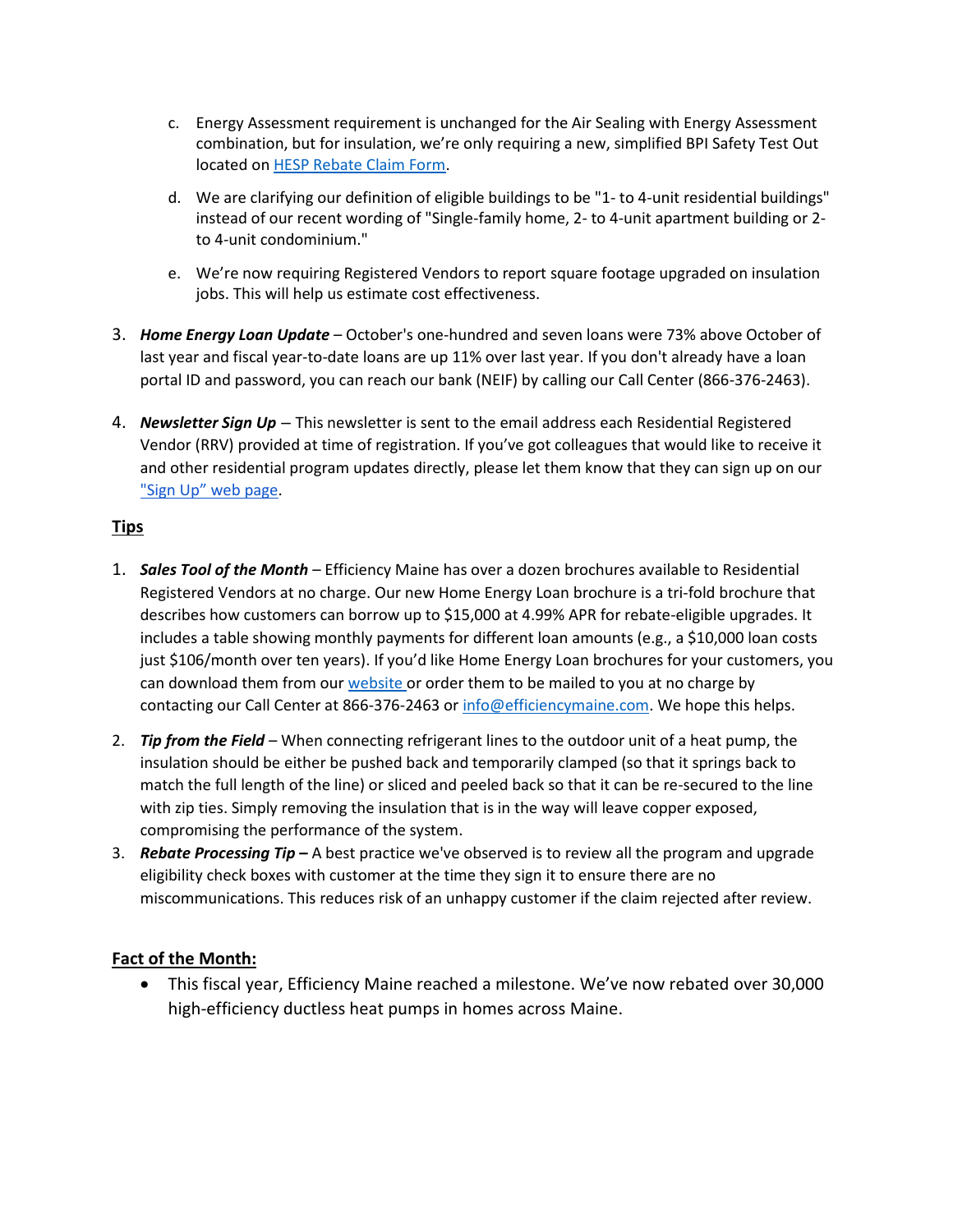### **Home Energy Savings Program (HESP)**

| Year:                 | 2017         | 2017           | 2018 | 2018         | 2018           | 2018 | 2018 | 2018           | 2018           | 2018           | 2018       | 2018 |
|-----------------------|--------------|----------------|------|--------------|----------------|------|------|----------------|----------------|----------------|------------|------|
| <b>HESP Rebate</b>    | <b>Nov</b>   | <b>Dec</b>     | Jan  | Feb          | Mar            | Apr  | May  | Jun            | Jul            | Aug            | <b>Sep</b> | Oct  |
| Type                  |              |                |      |              |                |      |      |                |                |                |            |      |
| <b>Ductless Heat</b>  | 531          | 417            | 290  | 330          | 229            | 258  | 385  | 523            | 619            | 543            | 362        | 458  |
| Pump                  |              |                |      |              |                |      |      |                |                |                |            |      |
| Boiler                | 89           | 70             | 71   | 118          | 66             | 68   | 100  | 80             | 106            | 79             | 97         | 86   |
| Air Sealing           | 120          | 79             | 99   | 154          | 99             | 85   | 86   | 73             | 91             | 70             | 70         | 63   |
| Attic Insulation      | 83           | 53             | 69   | 98           | 67             | 54   | 47   | 6              | 59             | 52             | 41         | 50   |
| <b>Basement</b>       | 48           | 29             | 35   | 62           | 34             | 40   | 25   | 5              | 45             | 37             | 28         | 38   |
| Insulation            |              |                |      |              |                |      |      |                |                |                |            |      |
| Furnace               | 18           | 23             | 38   | 26           | 15             | 22   | 23   | 15             | 18             | 32             | 29         | 53   |
| Wall Insulation       | 26           | 16             | 14   | 23           | 20             | 12   | 5    | 3              | 18             | 18             | 20         | 21   |
| Pellet Boiler         | 14           | 5              | 2    | 7            | $\overline{2}$ | 3    | 3    | 1              | $\overline{2}$ | $\overline{2}$ | 2          | 6    |
| <b>Pellet Stove</b>   | 8            | 5              | 7    | 18           | 7              | 6    | 9    | 4              | 10             | 8              | 10         | 35   |
| Wood Stove            | $\mathbf{1}$ | $\overline{2}$ | 1    | 2            | 0              | 2    | 3    | $\overline{2}$ | 5              | 9              | 15         | 31   |
| Geothermal HP         | 5            | 1              | 4    | $\mathbf{1}$ | 1              | 0    | 1    | 2              | 1              | $\overline{2}$ | 0          | 0    |
| <b>Total Measures</b> | 943          | 700            | 630  | 839          | 540            | 550  | 687  | 714            | 974            | 852            | 674        | 841  |
| <b>Installed</b>      |              |                |      |              |                |      |      |                |                |                |            |      |

#### HESP Rebates – Last 12 Months

#### **HESP Rebates – Last 12 Months**



# HESP Year-Over-Year Comparison

| (July 1 – October 31; EXCLUDED 2nd zone mini-split and whole house heat pumps) |  |  |
|--------------------------------------------------------------------------------|--|--|
|--------------------------------------------------------------------------------|--|--|

| #            | <b>HESP Rebate Type</b>         | <b>FYTD</b> | <b>FYTD</b> |       | <b>FYTD</b>    | <b>FYTD</b> |
|--------------|---------------------------------|-------------|-------------|-------|----------------|-------------|
|              |                                 | 15          | 16          | 17    | 18             | 19          |
| $\mathbf{1}$ | Ductless Heat Pump              | 3,251       | 2,225       | 1,959 | 2,110          | 1,982       |
| 2            | Air Sealing                     | 681         | 508         | 374   | 266            | 294         |
| 3            | <b>Boiler</b>                   | 235         | 213         | 252   | 256            | 368         |
| 4            | <b>Attic Insulation</b>         | 264         | 292         | 263   | 182            | 202         |
| 5            | <b>Basement Insulation</b>      | 222         | 173         | 116   | 96             | 148         |
| 6            | Furnace                         | 45          | 45          | 54    | 53             | 132         |
| 7            | <b>Wall Insulation</b>          | 58          | 65          | 74    | 47             | 77          |
| 8            | Pellet Boiler                   | 131         | 30          | 25    | 18             | 12          |
| 9            | <b>Pellet Stove</b>             | 13          | 45          | 27    | 11             | 63          |
| 10           | Geothermal HP                   | 27          | 21          | 20    | 4              | 3           |
| 11           | Wood Stove                      | 3           | 17          | 14    | $\mathfrak{p}$ | 60          |
|              | <b>Total Measures Installed</b> | 4,930       | 3,634       | 3,178 | 3,045          | 3,341       |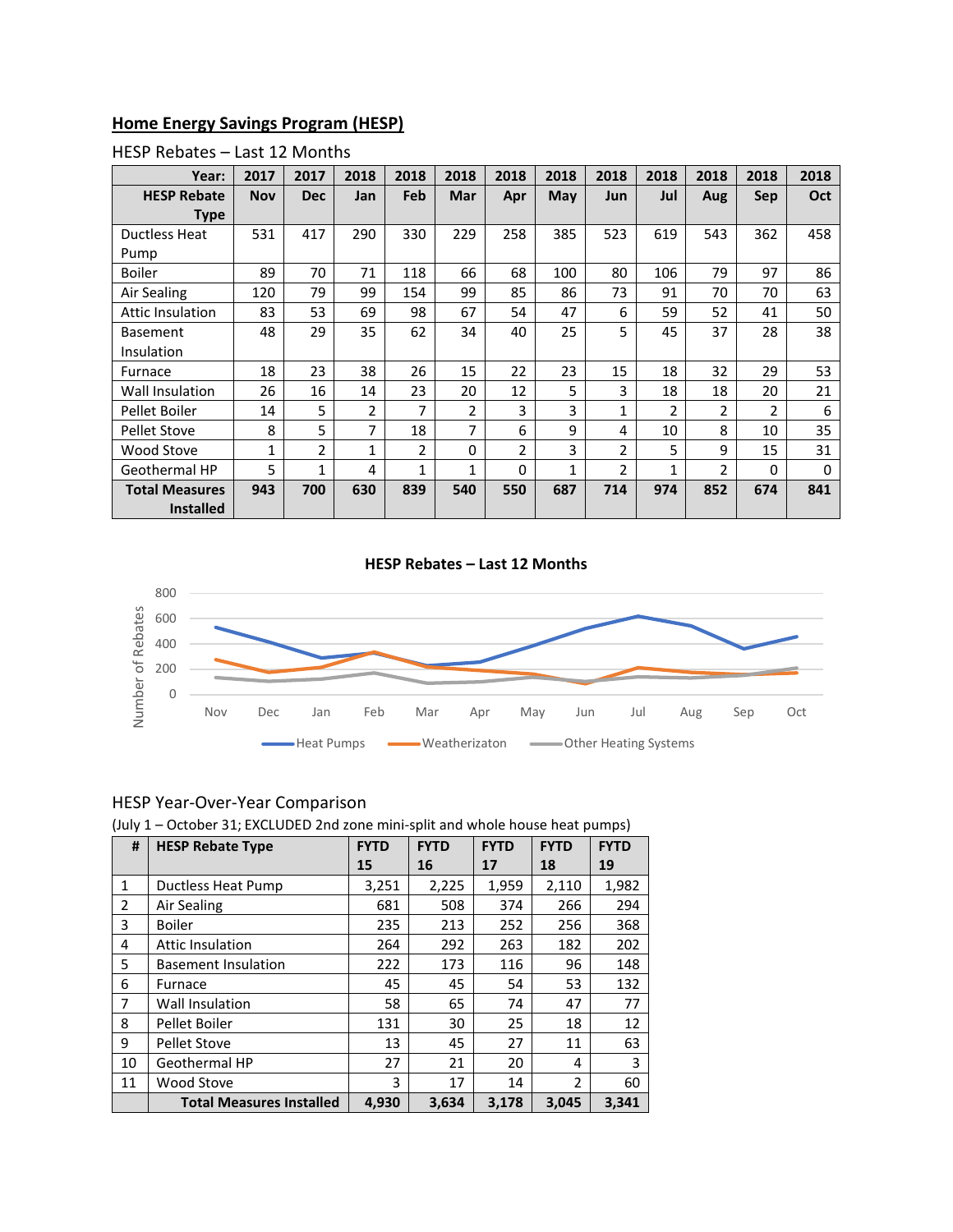## **Affordable Heat Initiative (AHI)**

### AHI Rebates – Last 12 Months

| Year:                               | 2017       | 2017           | 2018                     | 2018                     | 2018       | 2018         | 2018 | 2018        | 2018 | 2018 | 2018 | 2018 |
|-------------------------------------|------------|----------------|--------------------------|--------------------------|------------|--------------|------|-------------|------|------|------|------|
| <b>AHI Rebate Type</b>              | <b>Nov</b> | <b>Dec</b>     | Jan                      | Feb                      | <b>Mar</b> | Apr          | May  | Jun         | Jul  | Aug  | Sep  | Oct  |
| Upgrade Bundle                      | 52         | 30             | 34                       | 30                       | 33         | 44           | 210  | 179         | 155  | 162  | 121  | 184  |
| Attic Insulation                    | 5          | $\overline{2}$ | 4                        | $\overline{\phantom{a}}$ | ⇁          | 5            | 5    | 5           | 8    | 6    | 7    | 3    |
| Wall Insulation                     | 0          | 1              | $\Omega$                 | 1                        | C.         | $\mathbf{1}$ |      | $\mathbf 0$ |      | 0    | 0    | 0    |
| <b>Basement</b><br>Insulation       | ◢          | ⇁              | $\overline{\phantom{a}}$ | 6                        | 3          | 1            | 5    | 2           | ำ    | 5    | 5    | 4    |
| Ductless Heat                       | 0          | 0              | 0                        | 0                        | 0          | 5            | 109  | 151         | 172  | 169  | 121  | 143  |
| Pumps                               |            |                |                          |                          |            |              |      |             |      |      |      |      |
| <b>Total AHI</b><br><b>Activity</b> | 58         | 40             | 40                       | 44                       | 45         | 56           | 330  | 337         | 338  | 342  | 254  | 334  |



### **Home Energy Loans**